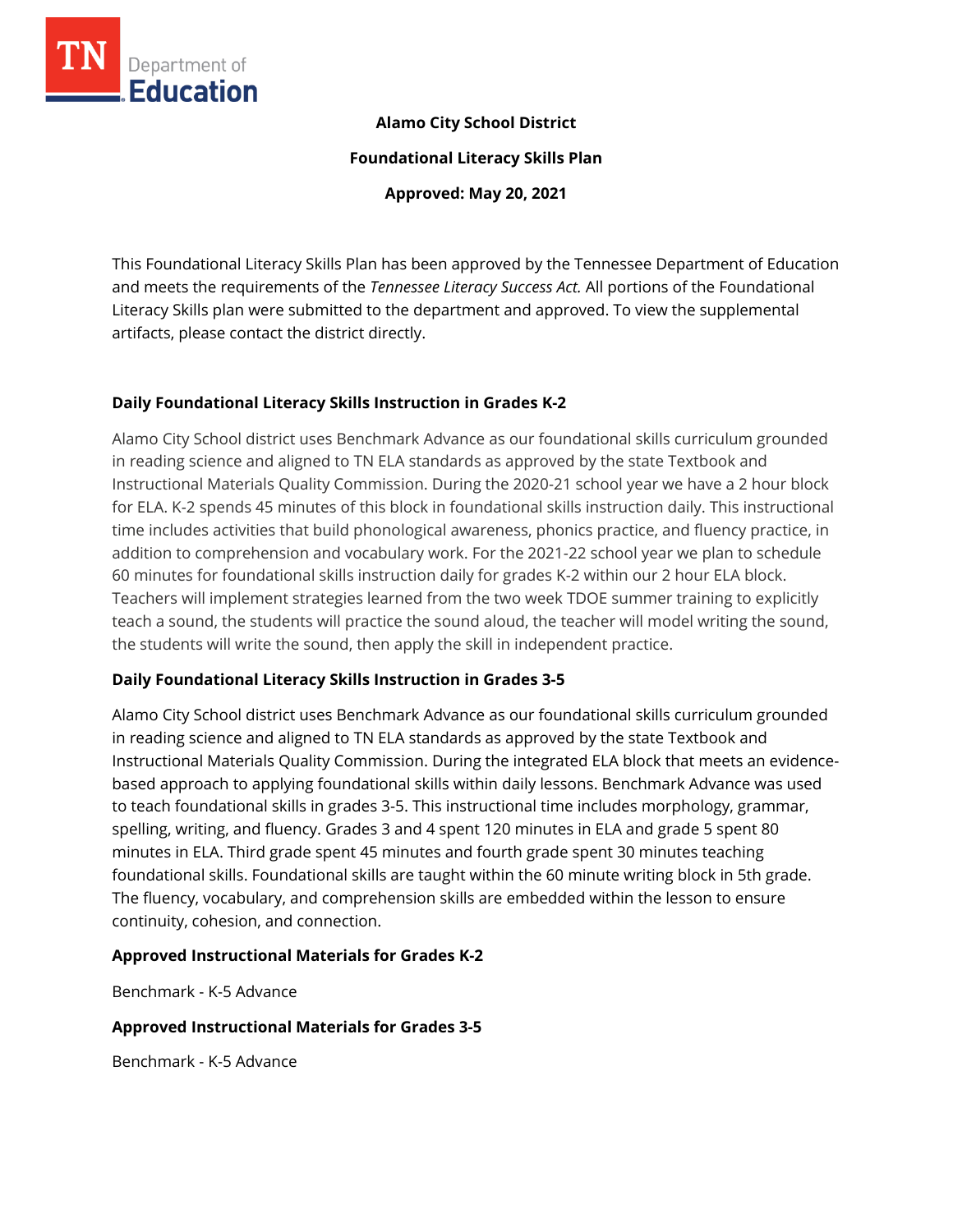# Department of **Education**

# **Universal Reading Screener for Grades K-5. This screener complies with RTI<sup>2</sup>and Say Dyslexia requirements.**

AimsWeb Plus

# **Intervention Structure and Supports**

In the fall, all students are screened using the universal screener, AimsWeb Plus to determine which students have a significant reading deficiency or are at-risk. Our grade-level teachers, instructional/data coach, supervisor of instruction, and interventionists review data to determine which students score between the 0-25th percentile. Those students demonstrating need are classified as Tier 2 or Tier 3. Students receive daily small-group intervention for at least 45 minutes in their area of greatest deficit. Once identified, Tier 2 and 3 students are given the Pass/PWRS to identify phonics deficits. Tier 3 students are given the Survey Level Assessments to determine the grade level of instruction. Students then receive explicit instruction in their area of deficit in small groups using research-based materials and strategies. Intervention takes place daily, as outlined in the RTI2 manual, during a grade-level time in the master schedule just for RTI. When students are in their RTI groups, they work on activities and assignments that make them stronger in that skill. We use research based reading interventions such as Florida Center for Reading Research (FCRR) materials and SPIRE. FCRR addresses phonemic awareness, phonics, fluency, vocabulary, and comprehension in Tier 2. SPIRE is used for Tier 3 reading intervention and addresses phonemic awareness and phonics. In addition, classroom teachers pull struggling Tier 1 students into small groups to reinforce reading skills. Tier 2 and 3 students are progressed monitored weekly to monitor specific skill deficits through AimsWeb. Data teams meet every 4 1/2 weeks to determine if a change in the intervention or the person providing the intervention is warranted. The data team also looks at other variables (attendance, engagement) as part of the decision-making process before a change is made to the programming or provider.

## **Parent Notification Plan/Home Literacy Reports**

If a child is identified as "at-risk," currently a parent friendly-letter is sent home explaining the screening process and that the child would benefit from intervention based on the results of the screener. The parents are told what intervention their student will receive and the amount of time each day the student will receive services. A weblink for parents is listed on the letter which explains RTI and gives free access for students to practice skills at home. This letter is sent home three times a year, when we give the AimsWeb assessment. For the 2021-22 school year we will update our parent letter to reflect benchmark scores, the importance of being able to read by the end of 3rd grade, and additional reading intervention activities for families. All students will receive a report from AimsWeb Plus that goes home three times a year that must be signed and returned. Students identified with characteristics of dyslexia will be communicated to parents. All students, K-6, receive a report cared four times a year, and parent teacher conferences two times a year. Students who qualify for RTI will receive progress reports every 4 1/2 weeks after the data team meetings. The parent reports will note any changes being made if the child is not showing significant progress as evidenced by progress monitoring and universal screening data as well as recommended no cost activities that will support students in area of deficit. CASE benchmark reports are also sent home